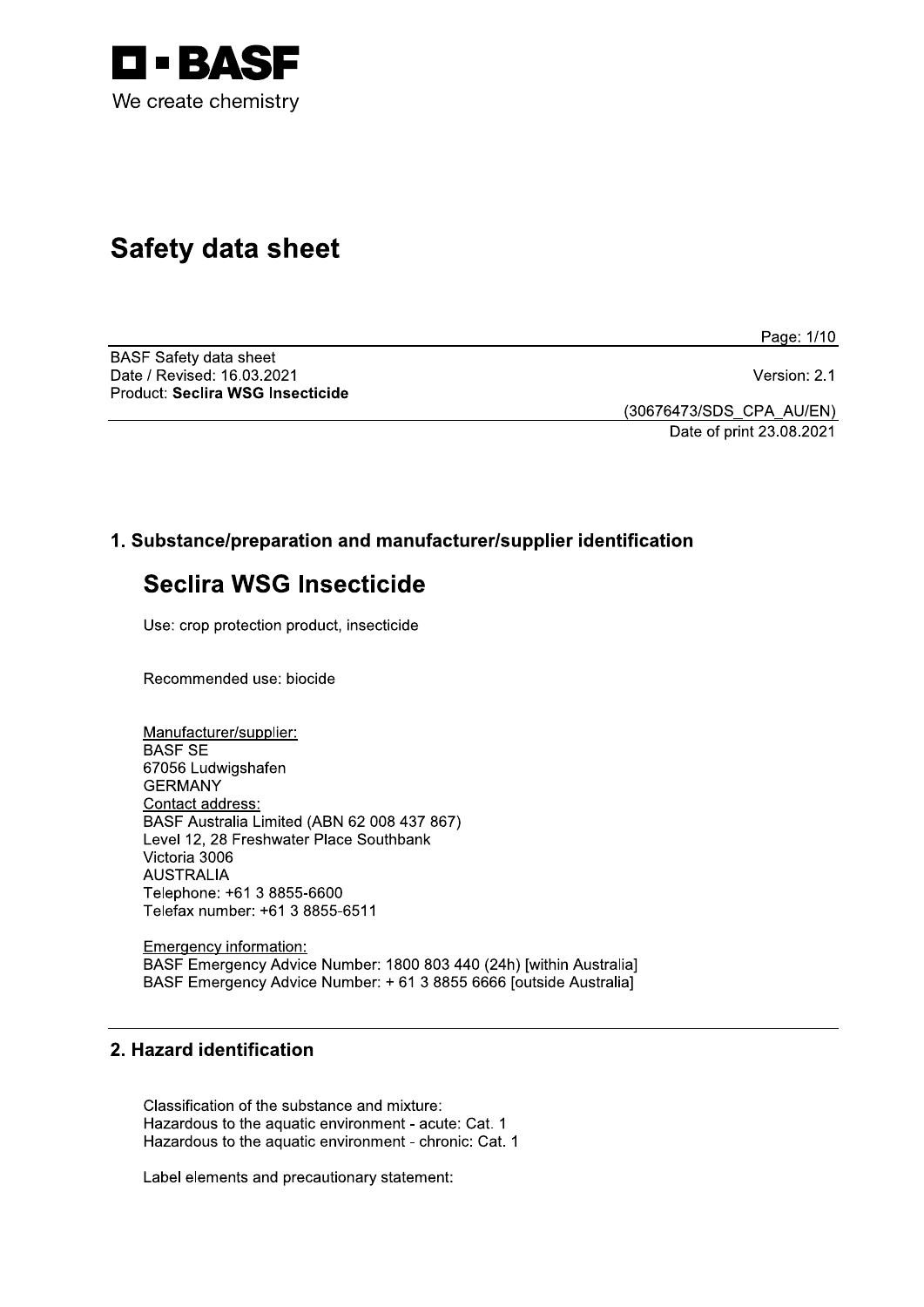Page: 2/10

H400

H410

P<sub>101</sub>

P<sub>102</sub>

P<sub>103</sub>

P391

P501

Version: 2.1

(30676473/SDS CPA AU/EN) Date of print 23.08.2021 Pictogram: Signal Word: Warning **Hazard Statement:** Very toxic to aquatic life. Very toxic to aquatic life with long lasting effects. **Precautionary Statement:** If medical advice is needed, have product container or label at hand. Keep out of reach of children. Read carefully and follow all instructions. Precautionary Statements (Response): Collect spillage. Precautionary Statements (Disposal): Dispose of contents and container to hazardous or special waste collection point. Other hazards which do not result in classification:

See section 12 - Results of PBT and vPvB assessment. If applicable information is provided in this section on other hazards which do not result in classification but which may contribute to the overall hazards of the substance or mixture.

# 3. Composition/information on ingredients

#### **Chemical nature**

insecticide, water dispersible granules

Hazardous ingredients

dinotefuran (ISO); (RS)-1-methyl-2-nitro-3-(tetrahydro-3-furylmethyl)guanidine Acute Tox.: Cat. 4 (oral) Content (W/W): 40 % CAS Number: 165252-70-0 Aquatic Acute: Cat. 1 Aquatic Chronic: Cat. 1

# 4. First-Aid Measures

General advice: Remove contaminated clothing.

If inhaled: Keep patient calm, remove to fresh air.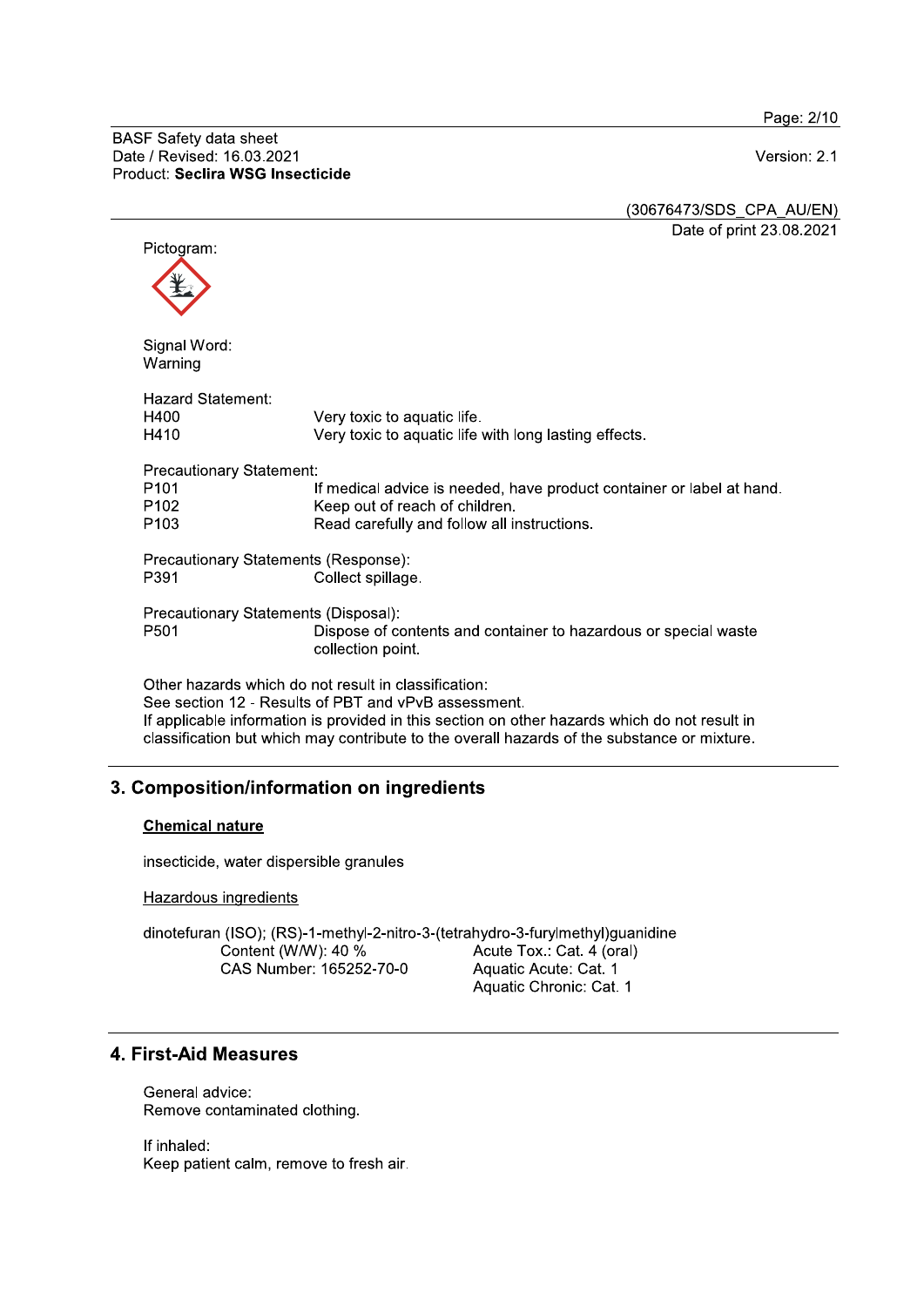Page: 3/10

#### **BASF Safety data sheet** Date / Revised: 16.03.2021 Product: Seclira WSG Insecticide

Version: 2.1

(30676473/SDS CPA AU/EN)

Date of print 23.08.2021

On skin contact: Wash thoroughly with soap and water

On contact with eves: Wash affected eves for at least 15 minutes under running water with evelids held open.

On ingestion: Rinse mouth and then drink 200-300 ml of water.

Note to physician: Symptoms: (Further) symptoms and / or effects are not known so far Treatment: Symptomatic treatment (decontamination, vital functions).

# 5. Fire-Fighting Measures

Suitable extinguishing media: water spray, dry powder, foam

Unsuitable extinguishing media for safety reasons: carbon dioxide

Specific hazards: carbon monoxide, carbon dioxide, nitrogen oxides, acid halides The substances/groups of substances mentioned can be released in case of fire.

Special protective equipment: Wear self-contained breathing apparatus and chemical-protective clothing.

Further information:

Collect contaminated extinguishing water separately, do not allow to reach sewage or effluent systems. Dispose of fire debris and contaminated extinguishing water in accordance with official regulations. In case of fire and/or explosion do not breathe fumes. Keep containers cool by spraying with water if exposed to fire.

# 6. Accidental Release Measures

Personal precautions:

Use personal protective clothing. Avoid contact with the skin, eyes and clothing. Avoid dust formation.

Environmental precautions: Do not discharge into the subsoil/soil. Do not discharge into drains/surface waters/groundwater.

Methods for cleaning up or taking up:

For small amounts: Contain with dust binding material and dispose of.

For large amounts: Sweep/shovel up.

Dispose of absorbed material in accordance with regulations. Collect waste in suitable containers, which can be labeled and sealed. Clean contaminated floors and objects thoroughly with water and detergents, observing environmental regulations. Avoid raising dust.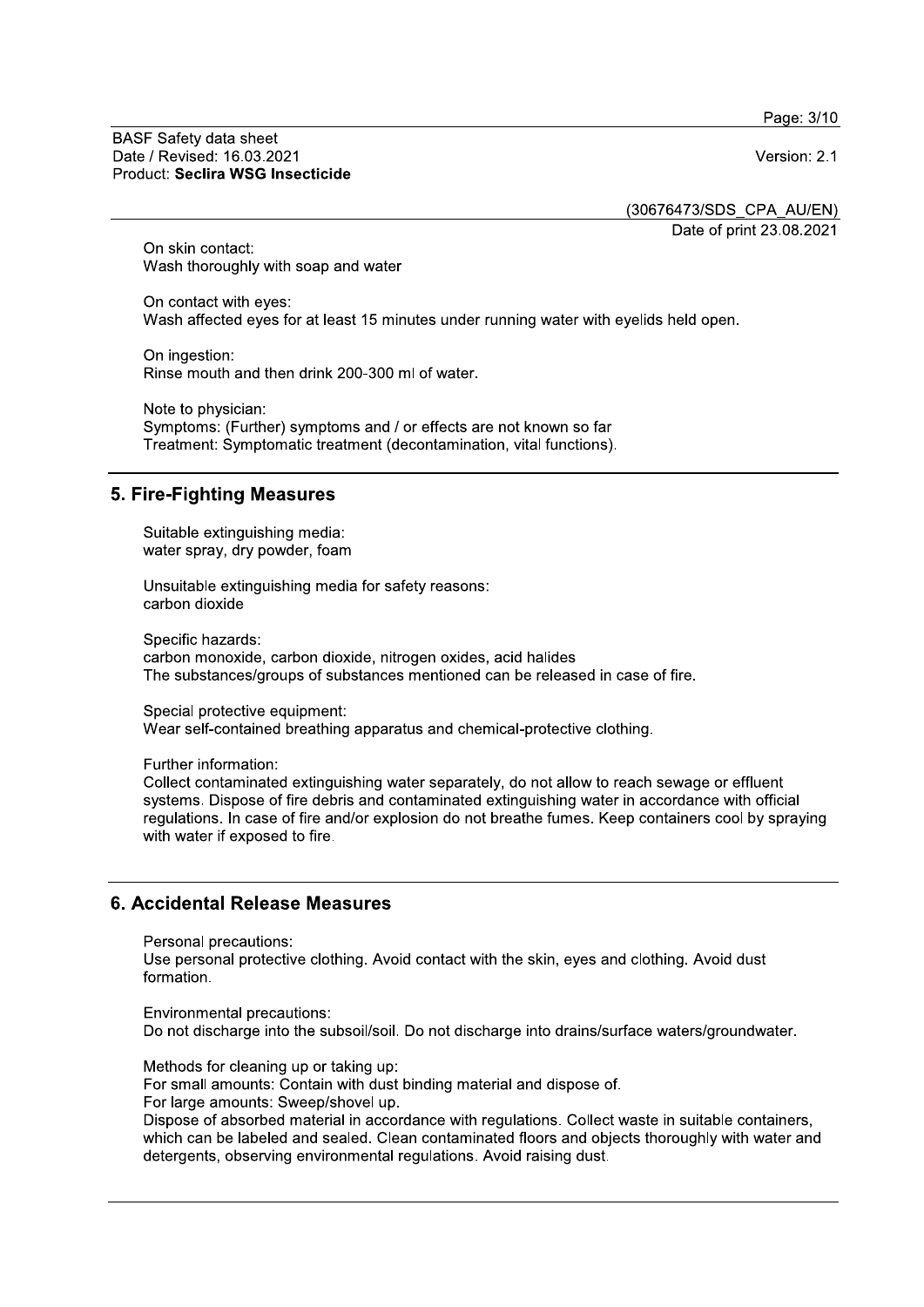Page: 4/10

Version: 2.1

(30676473/SDS CPA AU/EN)

Date of print 23.08.2021

# 7. Handling and Storage

#### Handling

No special measures necessary if stored and handled correctly. Ensure thorough ventilation of stores and work areas. When using do not eat, drink or smoke. Hands and/or face should be washed before breaks and at the end of the shift.

Protection against fire and explosion: Avoid dust formation. Dust can form an explosive mixture with air. Prevent electrostatic charge sources of ignition should be kept well clear - fire extinguishers should be kept handy.

#### Storage

Segregate from foods and animal feeds. Further information on storage conditions: Keep away from heat. Protect from direct sunlight. Protect against moisture.

# 8. Exposure controls and personal protection

Components with occupational exposure limits

No occupational exposure limits known.

Personal protective equipment

Respiratory protection: Respiratory protection not required.

Hand protection: Chemical resistant protective gloves

Eye protection: Safety glasses with side-shields (frame goggles) (e.g. EN 166)

Body protection: Standard work clothes and shoes.

General safety and hygiene measures:

Avoid contact with the skin, eyes and clothing. In order to prevent contamination while handling, closed working clothes and working gloves should be used. Wash contaminated clothing before reuse. Gloves must be inspected regularly and prior to each use. Replace if necessary (e.g. pinhole leaks). Before eating, drinking, or smoking, wash face and hands with soap and water.

# 9. Physical and Chemical Properties

| Form:            | free flowing fine granules            |
|------------------|---------------------------------------|
| Colour:          | white                                 |
| Odour:           | odourless                             |
| Odour threshold: | not applicable, odour not perceivable |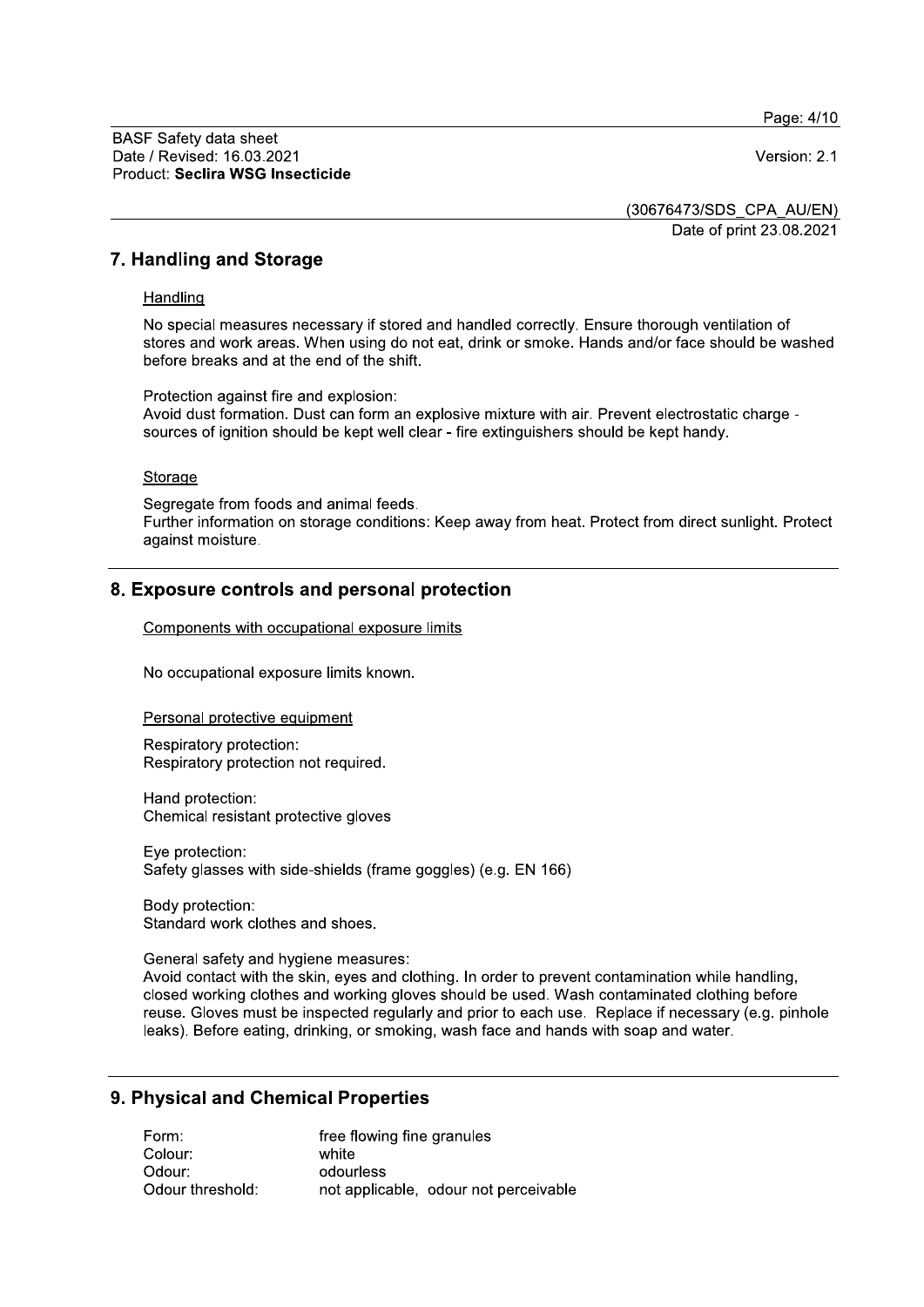Page: 5/10

# BASF Safety data sheet<br>Date / Revised: 16.03.2021<br>Product: Seclira WSG Insecticide

Version: 2.1

(30676473/SDS\_CPA\_AU/EN)

Date of print 23.08.2021

| pH value:                                                                                                                                                                                                      | approx. $6 - 7$                                                                                                                                                                                                       | DUIV VI PIIIII LV.I |
|----------------------------------------------------------------------------------------------------------------------------------------------------------------------------------------------------------------|-----------------------------------------------------------------------------------------------------------------------------------------------------------------------------------------------------------------------|---------------------|
|                                                                                                                                                                                                                | (water, 1 %(m))                                                                                                                                                                                                       |                     |
| melting range:                                                                                                                                                                                                 | 78 - 109 °C<br>111 - 144 °C                                                                                                                                                                                           |                     |
| Boiling point:                                                                                                                                                                                                 | not determined                                                                                                                                                                                                        |                     |
| Flash point:                                                                                                                                                                                                   |                                                                                                                                                                                                                       |                     |
| Evaporation rate:                                                                                                                                                                                              | not applicable, the product is a solid                                                                                                                                                                                |                     |
|                                                                                                                                                                                                                | not applicable                                                                                                                                                                                                        |                     |
| Flammability (solid/gas): not flammable<br>Lower explosion limit:                                                                                                                                              |                                                                                                                                                                                                                       |                     |
| Upper explosion limit:                                                                                                                                                                                         | As a result of our experience with this<br>product and our knowledge of its<br>composition we do not expect any<br>hazard as long as the product is used<br>appropriately and in accordance with<br>the intended use. |                     |
|                                                                                                                                                                                                                | As a result of our experience with this<br>product and our knowledge of its<br>composition we do not expect any<br>hazard as long as the product is used<br>appropriately and in accordance with<br>the intended use. |                     |
| Thermal decomposition:                                                                                                                                                                                         | No decomposition if stored and                                                                                                                                                                                        |                     |
| Self ignition:                                                                                                                                                                                                 | handled as prescribed/indicated.<br>not self-igniting                                                                                                                                                                 |                     |
| Self heating ability:                                                                                                                                                                                          | It is not a substance capable of<br>spontaneous heating.                                                                                                                                                              |                     |
| Explosion hazard:<br>Fire promoting properties:                                                                                                                                                                | not explosive<br>not fire-propagating                                                                                                                                                                                 |                     |
| Vapour pressure:                                                                                                                                                                                               |                                                                                                                                                                                                                       |                     |
|                                                                                                                                                                                                                | not applicable                                                                                                                                                                                                        |                     |
| Density:                                                                                                                                                                                                       | approx. 0.5 g/cm3<br>(20 °C)<br>The statements are based on the<br>properties of the individual<br>components.                                                                                                        |                     |
| Relative vapour density (air):                                                                                                                                                                                 | not applicable                                                                                                                                                                                                        |                     |
| Solubility in water:<br>dispersible<br>Information on: dinotefuran (ISO); (RS)-1-methyl-2-nitro-3-(tetrahydro-3-furylmethyl)guanidine<br>Partitioning coefficient n-octanol/water (log Pow): -0.549<br>(25 °C) |                                                                                                                                                                                                                       |                     |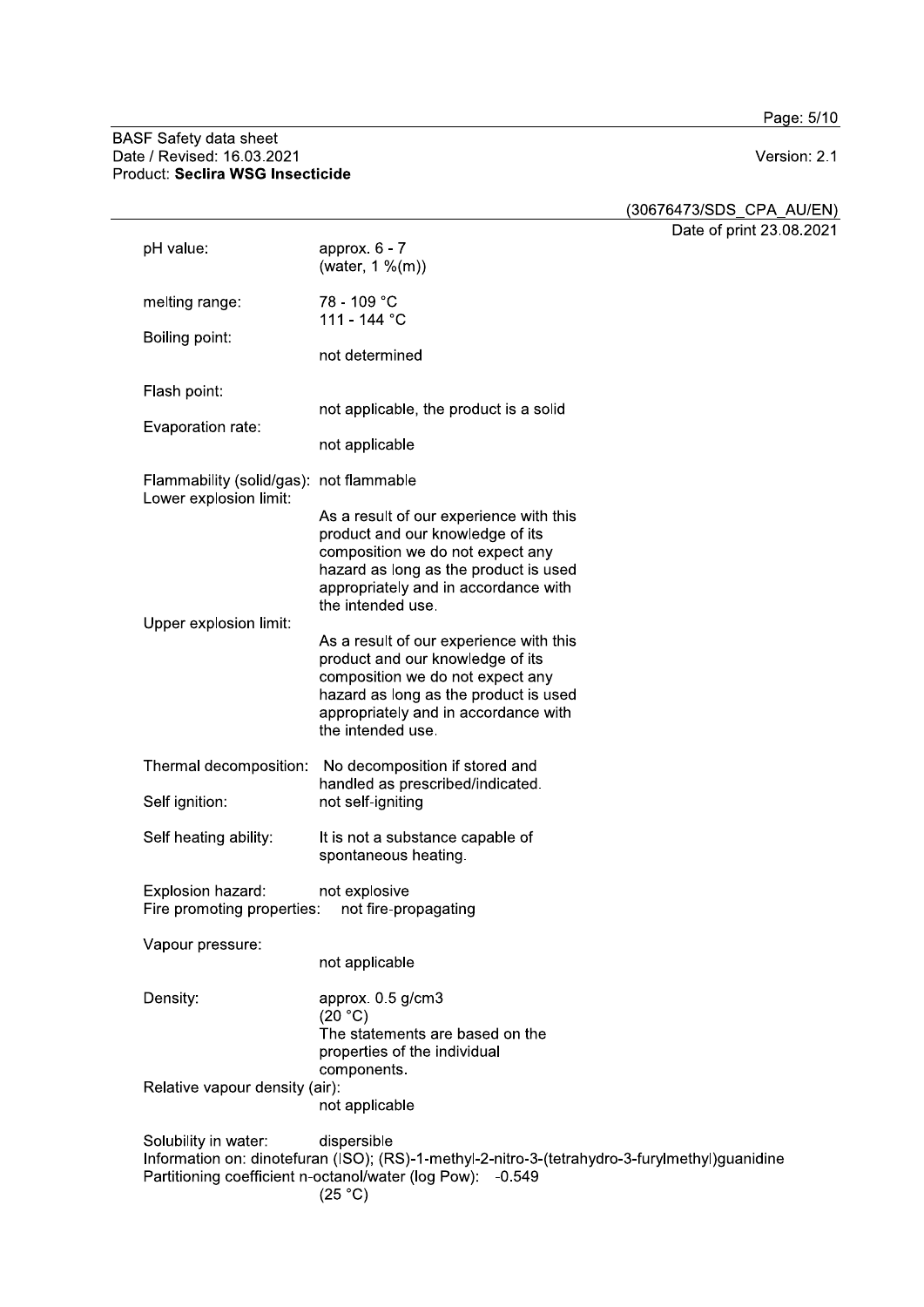Page: 6/10

**BASF Safety data sheet** Date / Revised: 16.03.2021 Product: Seclira WSG Insecticide

---------------------------------

Version: 2.1

(30676473/SDS CPA AU/EN)

Date of print 23.08.2021

Viscosity, dynamic:

not applicable, the product is a solid

#### 10. Stability and Reactivity

Conditions to avoid: See SDS section 7 - Handling and storage.

Thermal decomposition: No decomposition if stored and handled as prescribed/indicated.

Substances to avoid: strong oxidizing agents, strong acids, strong bases

Hazardous reactions: No hazardous reactions if stored and handled as prescribed/indicated.

Hazardous decomposition products: No hazardous decomposition products if stored and handled as prescribed/indicated.

### 11. Toxicological Information

#### **Acute toxicity**

Assessment of acute toxicity: Virtually nontoxic after a single ingestion. Virtually nontoxic by inhalation. Virtually nontoxic after a single skin contact.

Experimental/calculated data: LD50 rat (oral): > 5,000 mg/kg

LC50 rat (by inhalation):  $> 5.09$  mg/l 4 h No mortality was observed.

LD50 rat (dermal):  $> 5,000$  mg/kg

#### **Irritation**

Assessment of irritating effects: Not irritating to the skin. Not irritating to the eyes.

Experimental/calculated data: Skin corrosion/irritation rabbit: non-irritant

Serious eye damage/irritation rabbit: non-irritant

#### **Respiratory/Skin sensitization**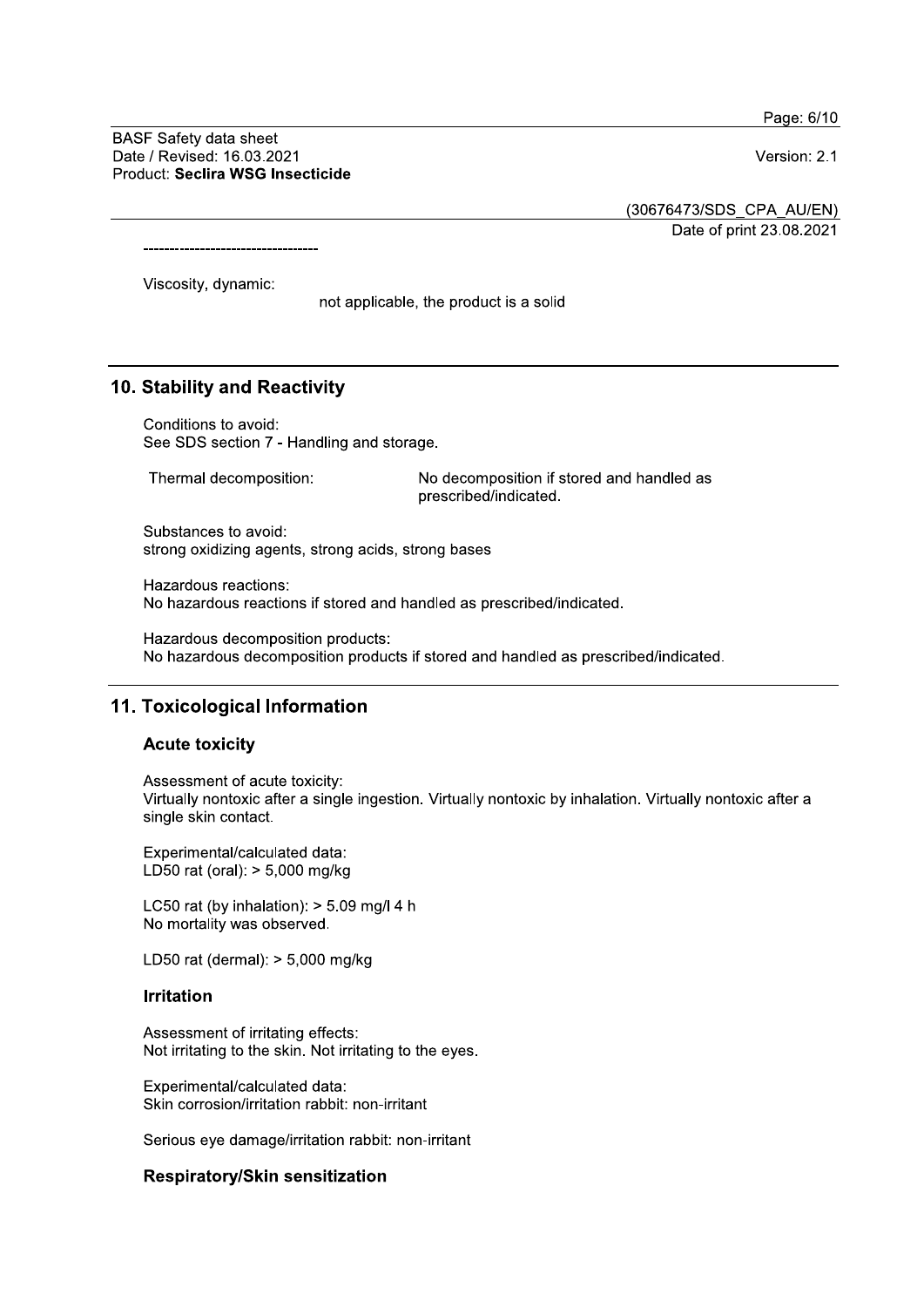Page: 7/10

**BASF Safety data sheet** Date / Revised: 16.03.2021 Product: Seclira WSG Insecticide

Version: 2.1

(30676473/SDS CPA AU/EN)

Date of print 23.08.2021

Assessment of sensitization: There is no evidence of a skin-sensitizing potential.

Experimental/calculated data: Buehler test quinea pig: Non-sensitizing.

#### **Germ cell mutagenicity**

Assessment of mutagenicity:

The product has not been tested. The statement has been derived from the properties of the individual components. Mutagenicity tests revealed no genotoxic potential.

#### Carcinogenicity

Assessment of carcinogenicity:

The product has not been tested. The statement has been derived from the properties of the individual components. The results of various animal studies gave no indication of a carcinogenic effect.

#### **Reproductive toxicity**

Assessment of reproduction toxicity:

The product has not been tested. The statement has been derived from the properties of the individual components. The results of animal studies gave no indication of a fertility impairing effect.

#### **Developmental toxicity**

Assessment of teratogenicity:

The product has not been tested. The statement has been derived from the properties of the individual components. Animal studies gave no indication of a developmental toxic effect at doses that were not toxic to the parental animals.

# Specific target organ toxicity (single exposure):

Assessment of STOT single: The available information is not sufficient for the evaluation of specific target organ toxicity.

Remarks: The product has not been tested. The statement has been derived from the properties of the individual components.

# Repeated dose toxicity and Specific target organ toxicity (repeated exposure)

Assessment of repeated dose toxicity:

The product has not been tested. The statement has been derived from the properties of the individual components. No substance-specific organtoxicity was observed after repeated administration to animals.

# **Aspiration hazard**

The product has not been tested. The statement has been derived from the properties of the individual components.

No aspiration hazard expected.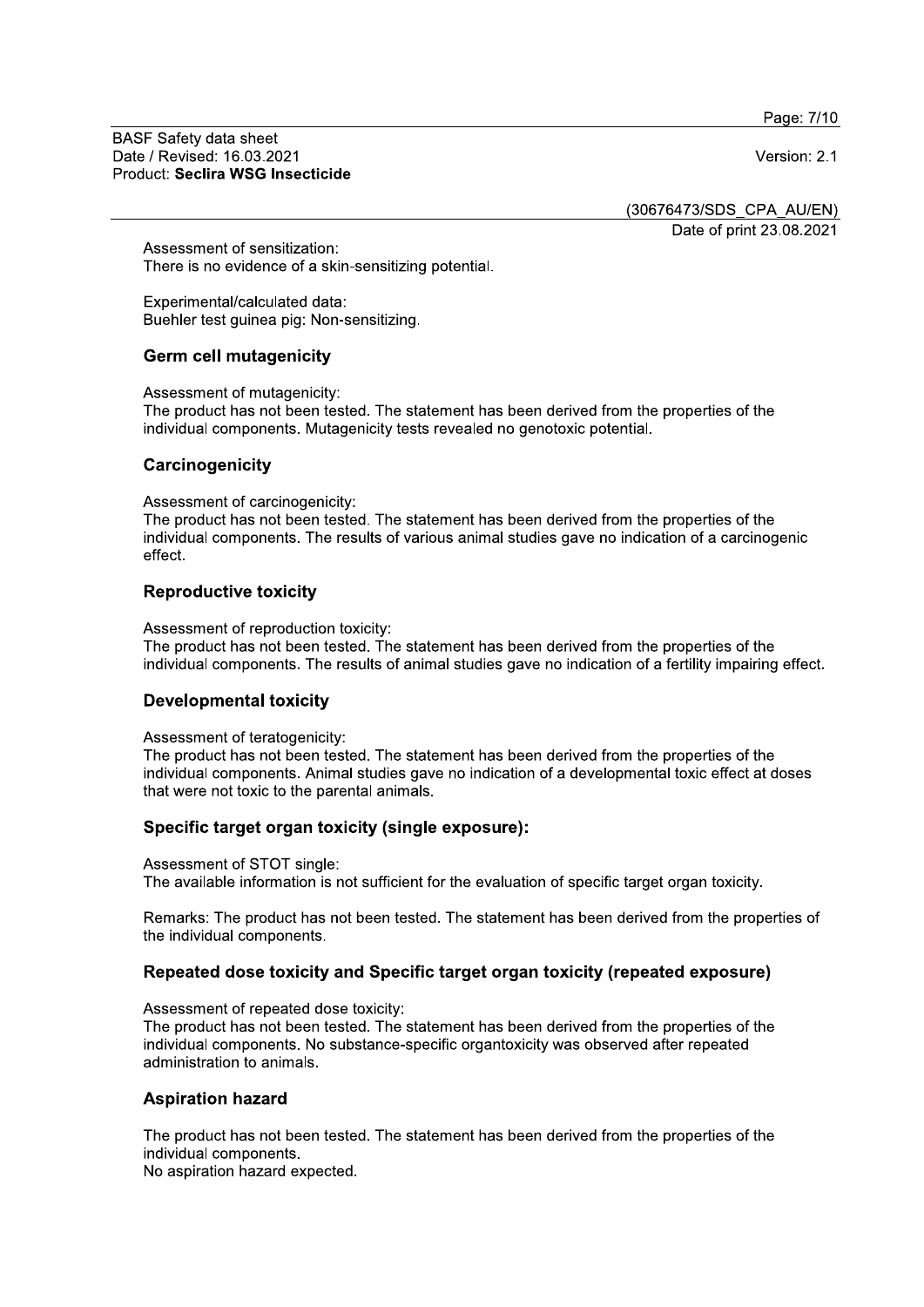Page: 8/10

**BASF Safety data sheet** Date / Revised: 16.03.2021 Product: Seclira WSG Insecticide

Version: 2.1

(30676473/SDS CPA AU/EN)

Date of print 23.08.2021

#### Other relevant toxicity information

Misuse can be harmful to health.

# 12. Ecological Information

#### **Ecotoxicity**

Assessment of aquatic toxicity: Very toxic to aquatic life with long lasting effects. The product has not been tested. The statement has been derived from the properties of the individual components.

Information on: dinotefuran (ISO); (RS)-1-methyl-2-nitro-3-(tetrahydro-3-furylmethyl)guanidine Toxicity to fish: LC50 (96 h) > 100 mg/l, Oncorhynchus mykiss

LC50 (96 h)  $> 100$  mg/l, Cyprinus carpio

Information on: dinotefuran (ISO); (RS)-1-methyl-2-nitro-3-(tetrahydro-3-furylmethyl)guanidine Aquatic invertebrates: EC50 (48 h) > 1,000 mg/l, Daphnia magna

EC50 (96 h) 0.79 mg/l, Mysidopsis bahia

Information on: dinotefuran (ISO); (RS)-1-methyl-2-nitro-3-(tetrahydro-3-furylmethyl)guanidine Aquatic plants:

EC50 (72 h) 97.6 mg/l (biomass), Pseudokirchneriella subcapitata

# **Mobility**

Assessment transport between environmental compartments: The product has not been tested. The statement has been derived from the properties of the individual components.

Information on: dinotefuran (ISO); (RS)-1-methyl-2-nitro-3-(tetrahydro-3-furylmethyl)quanidine Assessment transport between environmental compartments: Following exposure to soil, the product trickles away and can - dependant on degradation - be transported to deeper soil areas with larger water loads.

# **Persistence and degradability**

Assessment biodegradation and elimination (H2O): The product has not been tested. The statement has been derived from the properties of the individual components.

Information on: dinotefuran (ISO); (RS)-1-methyl-2-nitro-3-(tetrahydro-3-furylmethyl)guanidine Assessment biodegradation and elimination (H2O): Not readily biodegradable (by OECD criteria).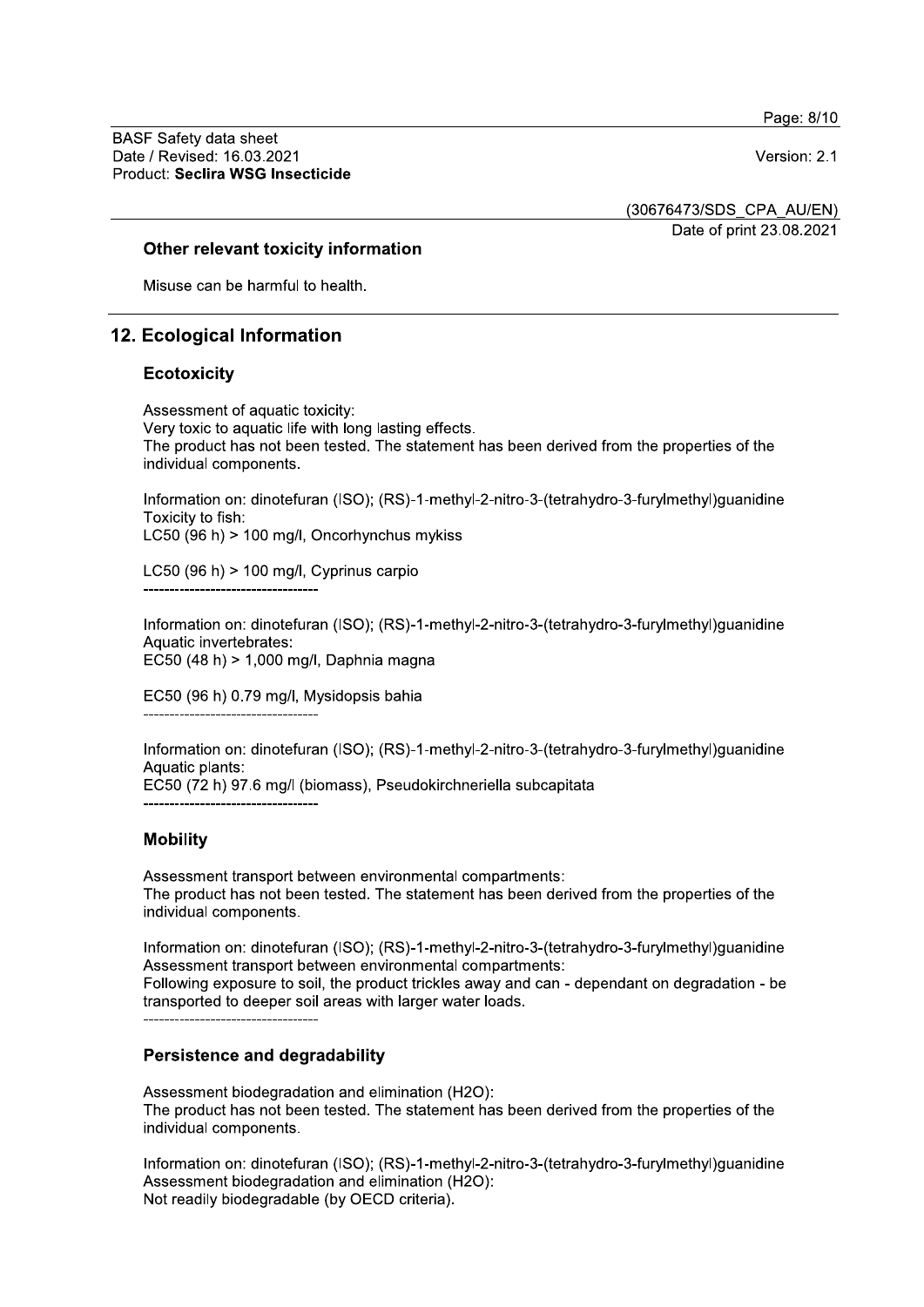Page: 9/10

Version: 2.1

**BASF Safety data sheet** Date / Revised: 16.03.2021 Product: Seclira WSG Insecticide

----------------------------------

(30676473/SDS CPA AU/EN)

Date of print 23.08.2021

#### **Bioaccumulation potential**

Assessment bioaccumulation potential:

The product has not been tested. The statement has been derived from the properties of the individual components.

Information on: dinotefuran (ISO); (RS)-1-methyl-2-nitro-3-(tetrahydro-3-furylmethyl)guanidine Assessment bioaccumulation potential:

Because of the n-octanol/water distribution coefficient (log Pow) accumulation in organisms is not to be expected.

-----------------------------------

#### **Additional information**

Other ecotoxicological advice: Do not discharge product into the environment without control.

# 13. Disposal Considerations

Must be disposed of or incinerated in accordance with local regulations.

Contaminated packaging:

Contaminated packaging should be emptied as far as possible and disposed of in the same manner as the substance/product.

# 14. Transport Information

#### **Domestic transport:**

| Packing group:                      | Ш                                                  |
|-------------------------------------|----------------------------------------------------|
| ID number:                          | <b>UN 3077</b>                                     |
| Transport hazard class(es): 9, EHSM |                                                    |
| Proper shipping name:               | ENVIRONMENTALLY HAZARDOUS SUBSTANCE, SOLID, N.O.S. |
|                                     | (contains DINOTEFURAN)                             |

#### **Further information**

Hazchem Code:2Z **IERG Number:47** 

#### Sea transport **IMDG**

| Packing group:                      | Ш                                                                            |
|-------------------------------------|------------------------------------------------------------------------------|
|                                     |                                                                              |
| ID number:                          | <b>UN 3077</b>                                                               |
| Transport hazard class(es): 9, EHSM |                                                                              |
| Marine pollutant:                   | YFS.                                                                         |
| Proper shipping name:               | ENVIRONMENTALLY HAZARDOUS SUBSTANCE, SOLID, N.O.S.<br>(contains DINOTEFURAN) |